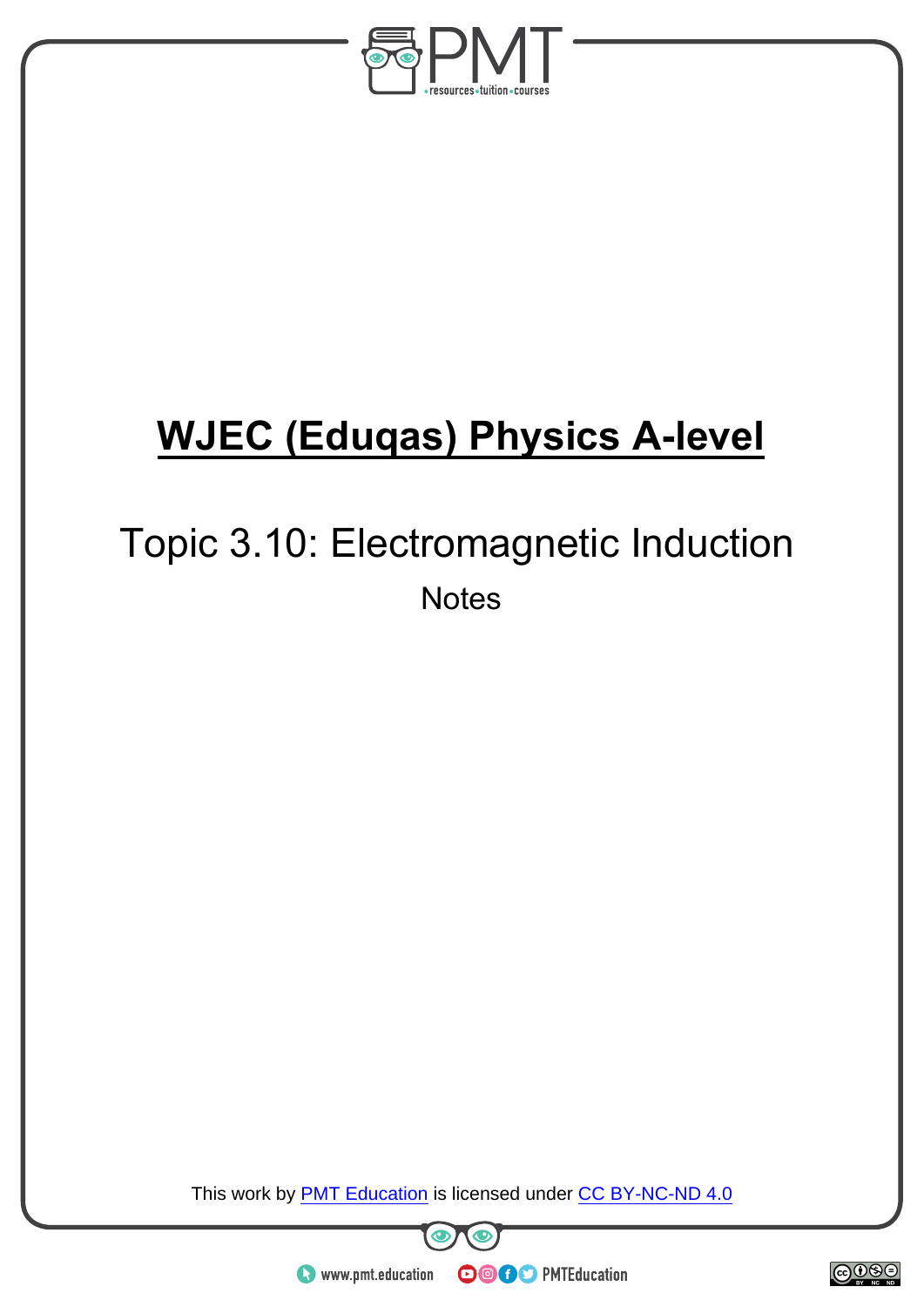

### **Magnetic Flux and Flux Linkage**

Magnetic flux, , is a measure of the amount of magnetic field passing through an area,  $A$ . It is given by:



where  $B$  is the magnetic field strength/magnetic flux density, and is the angle between the field and the area.



Image source:<https://www.pathwayz.org/Tree/Plain/MAGNETIC+FLUX>

The magnetic flux is **greatest when the magnetic field is normal (perpendicular) to the area** and the **unit of magnetic flux is the Weber**, Wb which is equivalent to Tesla Metre squared Tm^2.

To describe the amount of magnetic field going through a coil with area *A* we use **flux linkage** which is defined as:

$$
Flux\,Linked = N = NABcos()
$$

Where N is the number of turns in the coil and A is the area of the circle that the coil turns encompass. Flux linkage is measured in Webers or Weber turns (since N is dimensionless)

## **Electromagnetic Induction**

.

Whenever the **magnetic flux through a coil changes, an EMF is generated** and if this coil is part of a circuit a current will flow through it.

There are a few ways to change the magnetic flux, since from the equation in the first section we know that the magnetic flux depends on the area, the magnetic flux density and the angle between the field and the coil.

**OOOO** PMTEducation

To generate an EMF in a coil we can:

- **Change the magnetic flux density** of the field
- **Increase the area of the coil** in the field or rotate the coil
- **Move the coil** relative to the field and vice versa

The laws of Faraday and Lenz govern the induced EMF and are as follows:

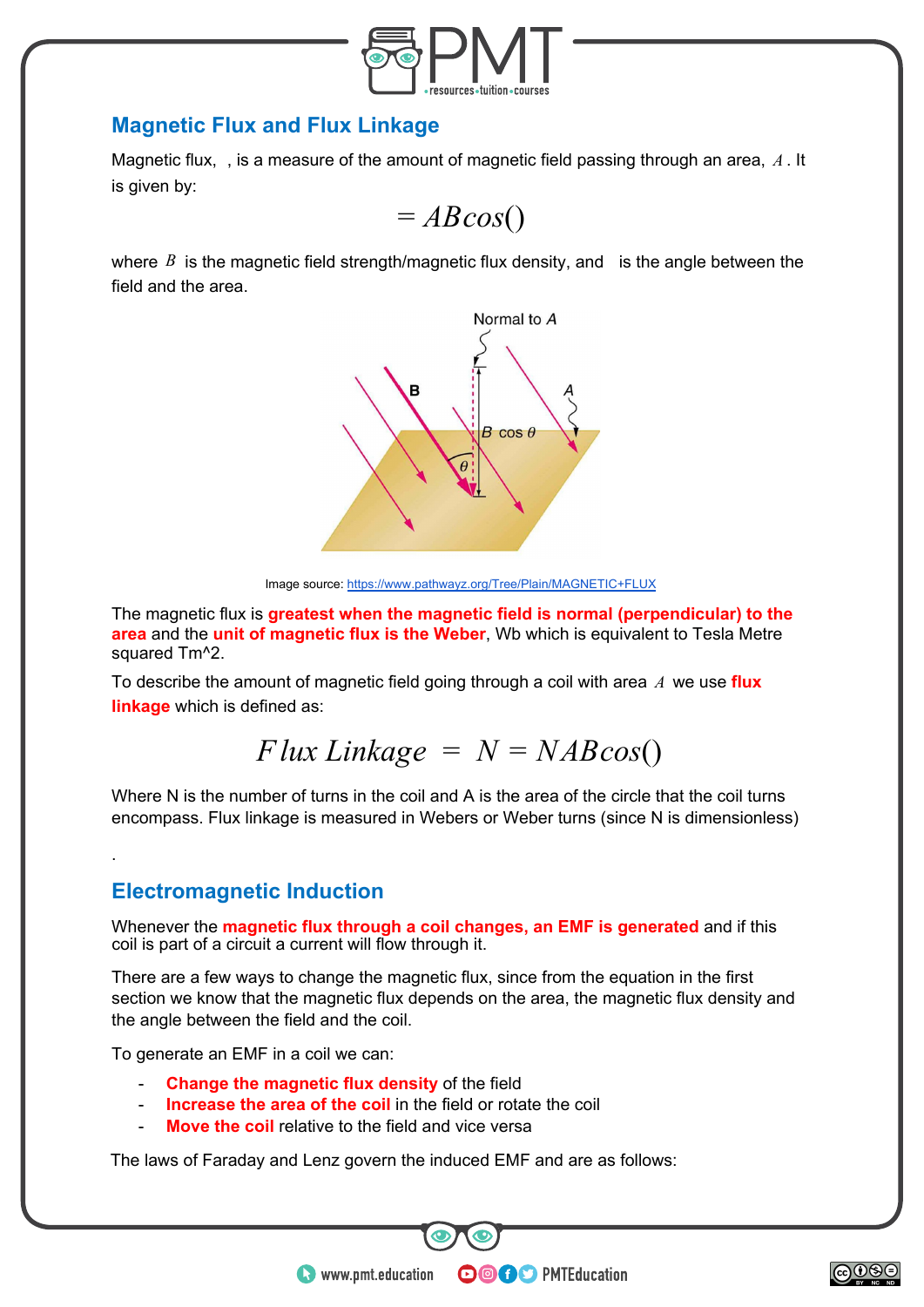

**Faraday's Law of Induction**: The magnitude of the induced EMF is equal to the rate of change of flux linkage

**Lenz's Law**: The direction of any current resulting from an induced EMF is such as to oppose the change in flux linkage that is causing the current.

Combining these two laws and putting Faraday's law into mathematical terms gives:

$$
= \frac{-\Delta N}{\Delta t}
$$

Where is the induced EMF. The **minus sign comes from Lenz's law**.

## **Fleming's Right Hand Rule**

Much like the left hand rule for forces on a wire in a B-field, we have a right hand rule to predict the direction of current when a conductor moves in a magnetic field.



Image source: By Douglas Morrison DougM - en.wiki, CC BY-SA 3.0, <https://commons.wikimedia.org/w/index.php?curid=986675>

The thumb points in the direction the conductor is travelling, the index finger points in the direction of the B-field and the middle finger points in the direction the current will travel.

## **EMF induced in a linear conductor moving at right angles to a magnetic field**

When a conducting rod moves through a magnetic field on contact rails a current flows since the magnetic flux linkage is changing. The direction of this current can be worked out using Fleming's right hand rule.

The reason the magnetic flux linkage changes is that as the rod moves to the right, the 'coil' made by the rod and the contact rails increases in area - encompassing more magnetic flux

**OOOO** PMTEducation

 $\bullet$  www.pmt.education